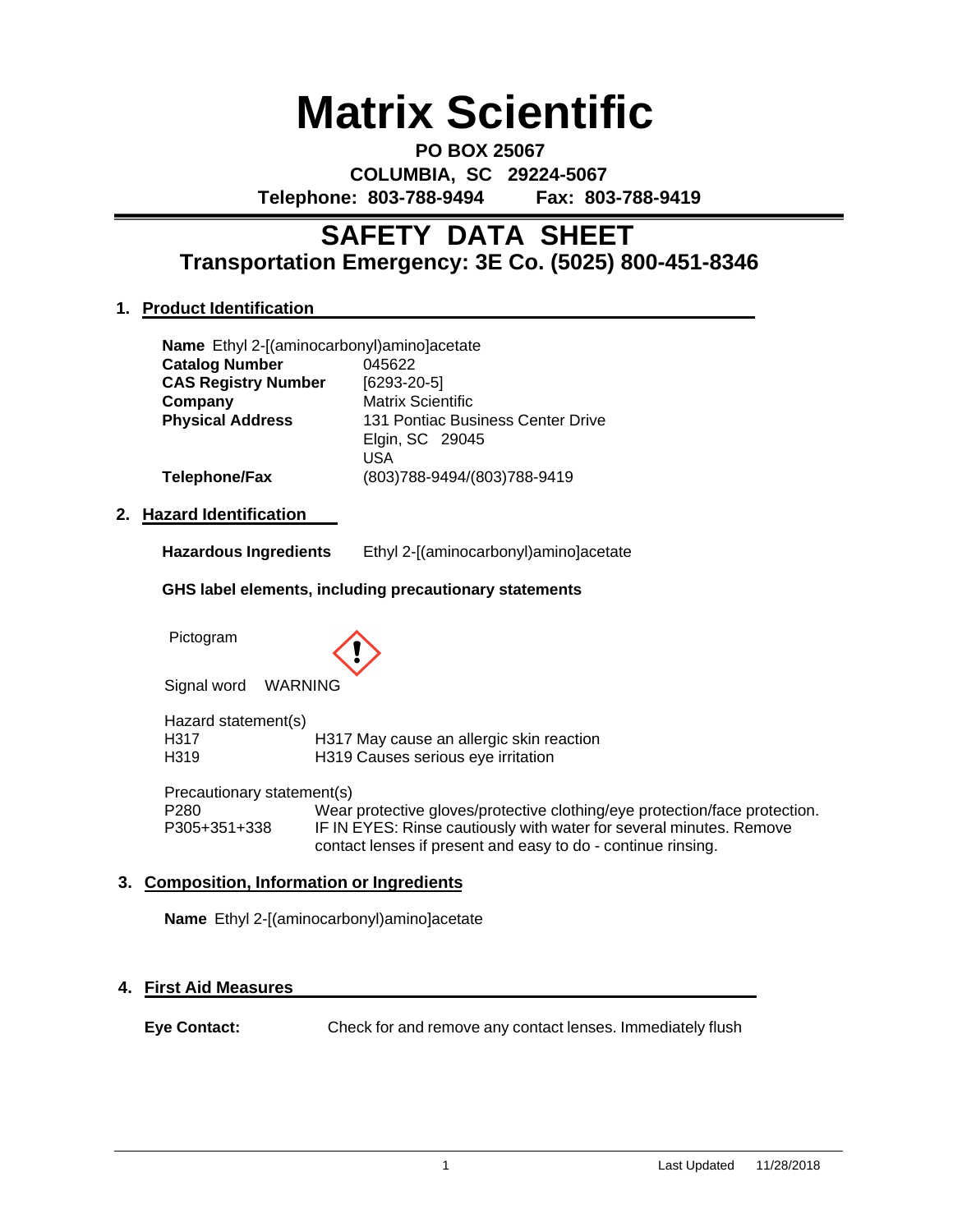| eyes with clean, running water for at least 15 minutes while keeping eyes<br>open. Cool water may be used. Seek medical attention.                |
|---------------------------------------------------------------------------------------------------------------------------------------------------|
| After contact with skin, wash with generous quantities of running water.                                                                          |
| Gently and thoroughly wash affected area with running water and non-                                                                              |
| abrasive soap. Cool water may be used. Cover the affected area with<br>emollient. Seek medical attention. Wash any contaminated clothing prior to |
| reusing.                                                                                                                                          |
| Remove the victim from the source of exposure to fresh, uncontaminated                                                                            |
| air. If victim's breathing is difficult, administer oxygen. Seek medical<br>attention.                                                            |
| Do NOT induce vomiting. Give water to victim to drink. Seek medical<br>attention.                                                                 |
|                                                                                                                                                   |

#### **5. Fire-Fighting Measures**

| <b>Extinguishing media:</b><br><b>Special fire fighting</b> | Carbon dioxide, dry chemical powder, alcohol or polymer foam.                                             |
|-------------------------------------------------------------|-----------------------------------------------------------------------------------------------------------|
| procedures:                                                 | Wear self-contained breathing apparatus and protective clothing to prevent<br>contact with skin and eyes. |
| Unusual fire and<br>explosion hazards/<br>decomposition of  |                                                                                                           |
| product:                                                    | Emits toxic fumes under fire conditions.                                                                  |

#### **6. Accidental Release Measures**

Steps to be taken if material is spilled or otherwise released into the environment - Wear Appropriate respirator, impervious boots and heavy rubber (or otherwise impervious) gloves. Scoop up solid material or absorb liquid material and place into appropriate container. Ventilate area and wash affected spill area after pickup is complete. Wash skin immediately with plenty of water. Place solid or absorbed material into containers and close for disposal.

### **7. Handling and Storage**

Avoid prolonged exposure. Use caution when handling. Exposure to any chemical should be limited. Do not breath dust or vapor. Have safety shower and eye wash available. Do not get in eyes, on skin or on clothing. Keep container tightly closed. Store in a cool, dry, well-ventilated place. Ensure adequate ventilation during use. Use only in a chemical fume hood. To the best of our knowledge, the health hazards of this product have not been fully investigated. This product is provided solely for the purpose of research and development.

### **8. Exposure Controls and Personal Protection**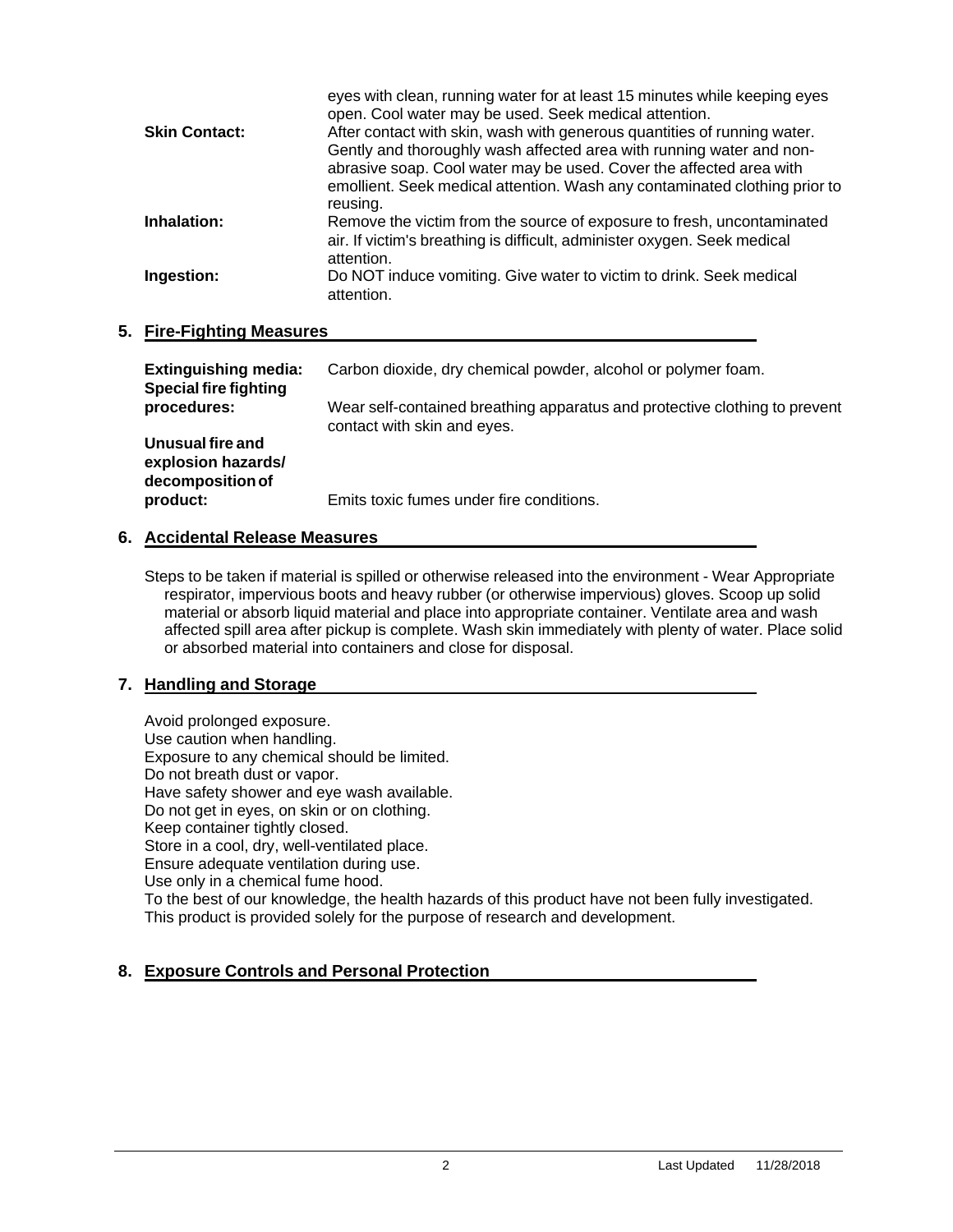Wear Protective safety goggles. Wear chemical-resistant gloves. Wear protective clothing and chemical resistant boots. Ensure ventilation during use. After contact with skin, wash immediately.

# **9. Physical and Chemical Properties**

**Appearance:** solid **Molecular Formula:** C5H10N2O3 **Molecular Weight:** 146.15 **Melting point (C):** 135-137°

#### **10. Stability and Reactivity**

| Incompatibilities: | Strong oxidizing agents              |  |  |
|--------------------|--------------------------------------|--|--|
|                    | Strong acids and bases               |  |  |
|                    | <b>Hazard Decomposition Products</b> |  |  |
| Carbon             | carbon monoxide                      |  |  |
|                    | carbon dioxide                       |  |  |
| <b>Nitrogen</b>    | oxides of nitrogen                   |  |  |

#### **11. Toxicological Information**

#### **Acute effects:**

Irritant May be harmful by ingestion and inhalation. Material is irritating to mucous membranes and upper respiratory tract. To the best of our knowledge, the toxicological properties of this product have not been fully investigated or determined.

#### **12. Ecological Information**

| <b>Mobility:</b>             | Data not known    |
|------------------------------|-------------------|
| <b>Persistence and</b>       |                   |
| degradability:               | No data available |
| <b>Cumulative potential:</b> | No data available |
| Other adverse effects:       | No data available |

#### **13. Disposal Considerations**

Absent other actions demanded by federal or local regulations - Dissolve or mix the material with a combustible solvent and burn in a requlated, chemical incinerator equipped with after burner and scrubber.

Observe all federal, state and local laws.

#### **14. Transport Information**